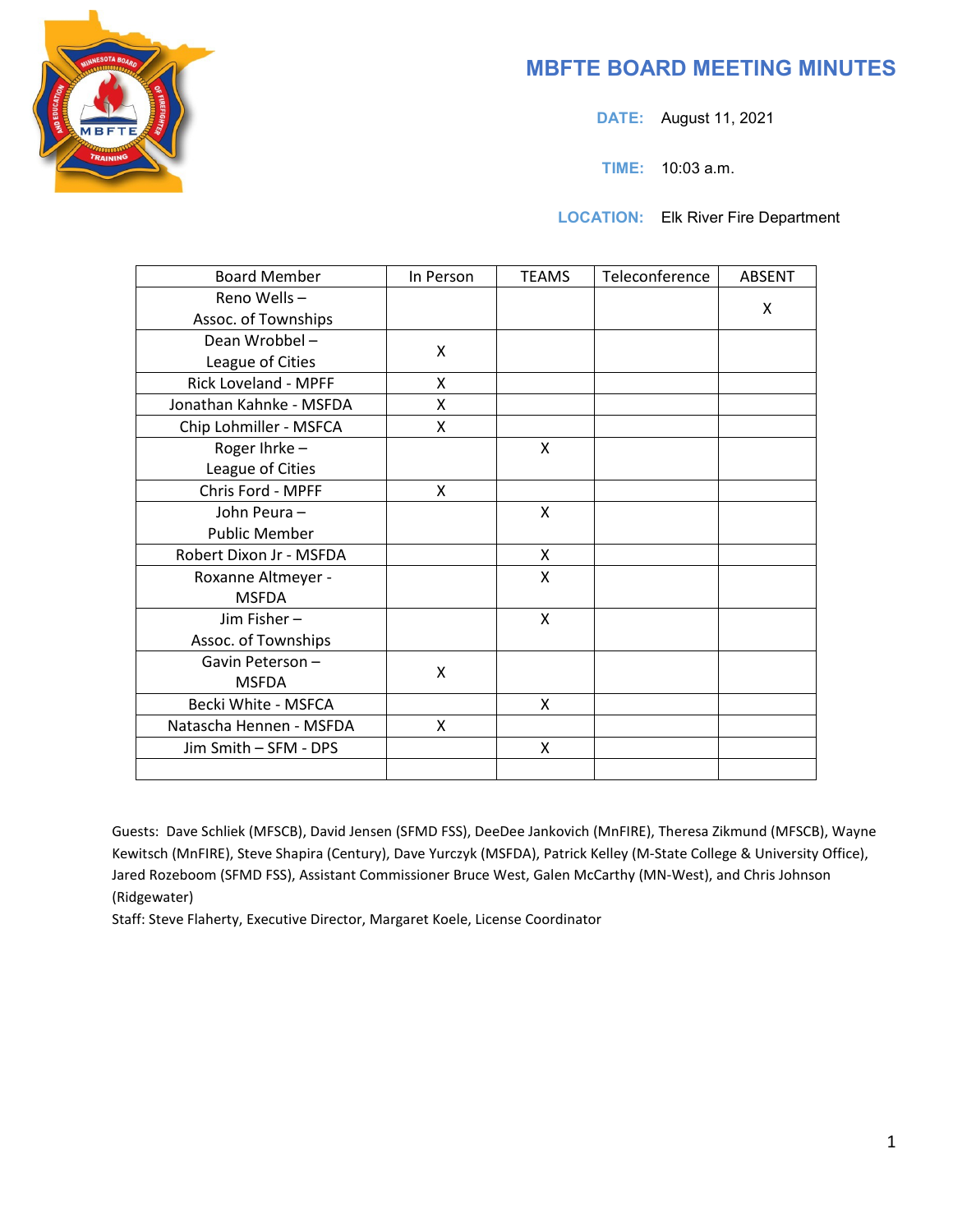## **I. Call to order – Dean Wrobbel, Chair**

- a. Roll call attendance completed above
- **b.** Agenda additions
	- **i.** At large board position
	- **ii.** Recognition from certification board
	- **iii.** Present Governor certificate to Jon Kahnke for service on the board
	- **iv.** Accept agenda with additions
		- 1. Rick Loveland motioned to approve the agenda with additions, Natascha Hennen second the motion
			- a. Roll call approval of the agenda, motion carried unanimously

## **II. Approval of minutes from May 11, 2021**

- a. Jonathan Kahnke motioned to approve the minutes, Becki White second the motion
	- **i.** Roll call approval of the minutes, motion carried unanimously

#### **III. Reports**

- **a.** Treasurer, John Peura
	- **i.** Financials are in order and getting good reports from local fire departments on redistribution
		- **1.** Steve Flaherty commented that we are closing our books this week with fiscal
	- **ii.** FSA balance, Marshal Smith
		- **1.** \$178,488.99 FY22 July collections
- **b.** Executive Director, Steve Flaherty
	- **i.** Total budget was about \$8 million for FY21 and with COVID restrictions, the training still took place with all department requests being met for reimbursement, less than \$20,000 will be going back to the fire safety account
		- 1. 630 departments submitted for reimbursement this year (145 did not submit anything)
		- 2. Region five departments that get additional Sourcewell funds at \$205 per firefighter, had 47 of the 49 submit for reimbursement and 40 spent all Sourcewell and MBFTE funding
		- 3. NFPA1001 we carried over the FY19 students due to COVID, 942 students were covered with 1765 certifications. In the last three years, since the board has put the criteria of completing the course with pass of certifications for accountability of the funds, we have reimbursed 2100 students (this funding does not impact the per firefighter department award)
		- 4. 125 live burns reimbursed
		- 5. 14 different agencies were approved for funding in FY21, but only six took place due to COVID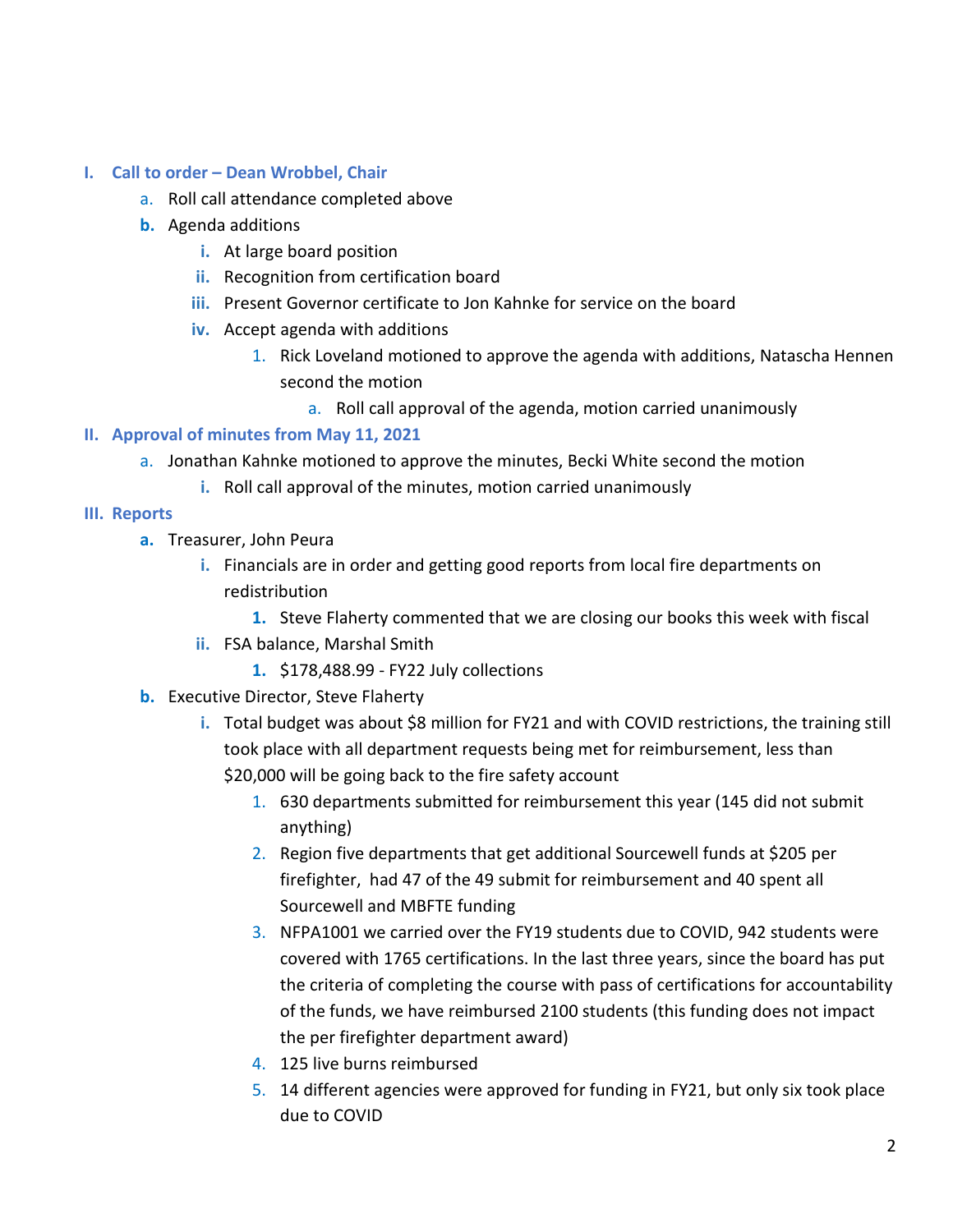- 6. 18 students completed the Leadership course in FY21 with a total of 196 students attending this training over the last seven years at no cost. We have a waiting list of 75 students - (all COVID safety protocol was in place when class took place)
- 7. 101 Officer, 129 FAO and 130 Instructor students went through these programs in FY21 and were covered either by the special funding or department award
- 8. The speaker series was well received and we had over 4000 registered participants. We started out strong and then dropped off when COVID restrictions were lifting. This ended up a cost of about \$11 per participant
	- a. Rick Loveland would like to have a better way to track the groups that watch the presentations in the recorded registrations, as they had several people in the room that could not be recorded in the count. It was a great program
- 9. FSAC awarded MBFTE with \$1.2 million in one- time appropriation for FY22 per firefighter funding
- 10. FY21 was a very successful year for the MBFTE with the funding and getting that to the fire service. We had several key people that helped make that happen through their hard work & diligence, those people are the four Fire Service Specialists, as well as Margaret Koele License coordinator
- 11. AC West will be retiring and we will greatly miss him in the fire service. He has moved this board in a good direction, as a past Executive director, and we thank him for all his contributions to the board and wish him the best in a happy & long retirement
	- a. Dean Wrobbel, on behalf of the board, would also like to thank AC West for all the work he has done and thank Margaret Koele & Steve Flaherty for pushing out all that funding for the board to meet all the deadlines for fiscal end and meeting budgets
- **ii.** COVID update Steve Flaherty, Executive Director MBFTE
	- 1. The staff are working hybrid currently and will be reporting to work on Mondays starting in September, with one other day to alternate. MBFTE will be in the office during the work week and we are back on mask mandates
- **iii.** Target Solutions update Steve Flaherty, Executive Director
	- **1.** 137 departments connected through the core version. The company is now called VectorSolutions and the program is going well
		- **a.** 4000 firefighters with access to online training through the program
- **iv.** Certification board transition update
	- **1.** Legislation update Steve Flaherty, Executive Director
		- **a.** The legislative language did not go through and SFMD did not get statutory approval. Marshal Smith let the certification board know we are no longer interested in pursuing the program through the state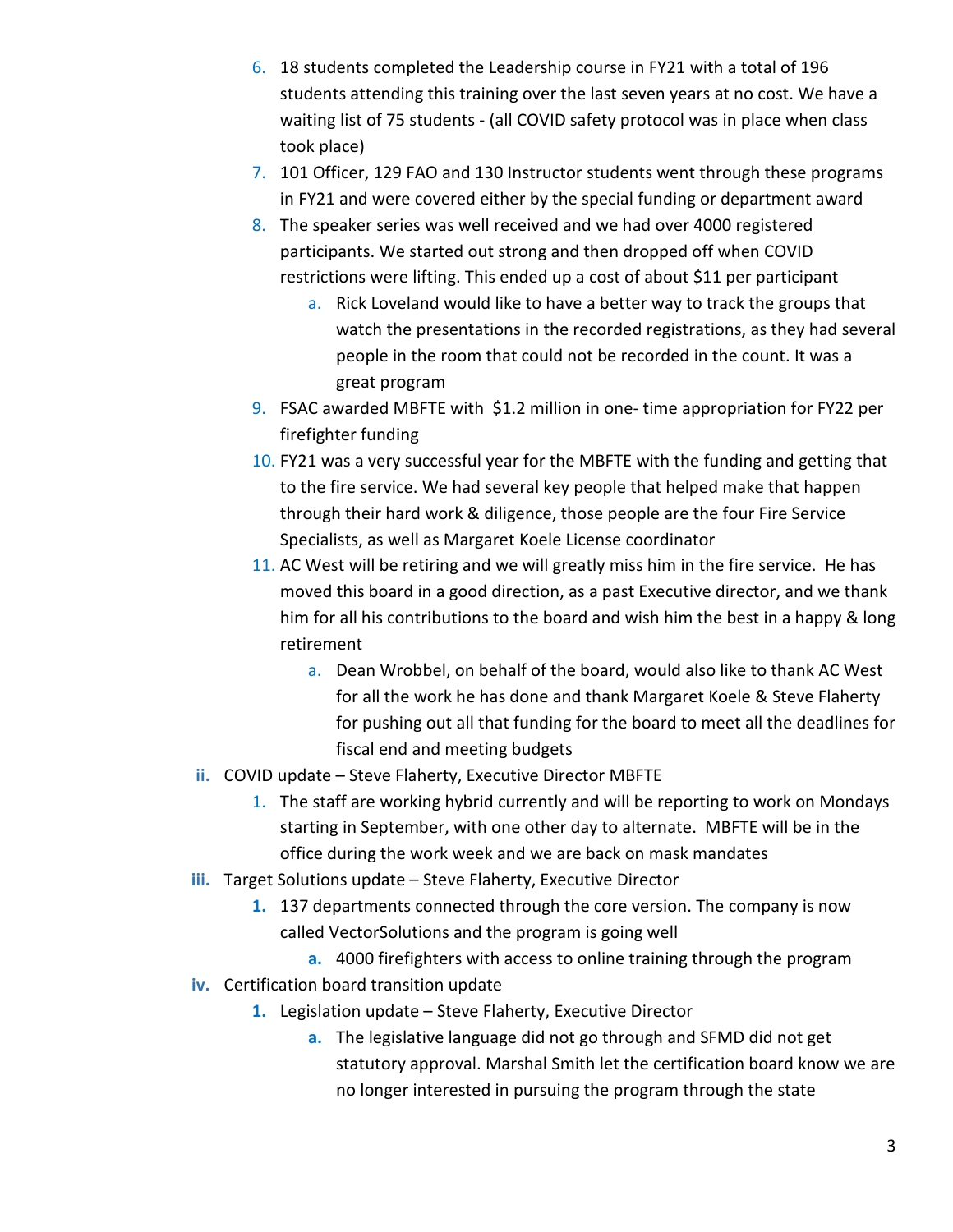- **i.** Rick Loveland commented that MPFF notified the certification board that they will no longer carry any language for legislative action going forward for them
- **v.** Qualified Instructor update Steve Flaherty, Executive Director
	- **1.** We have 315 instructors on the live search active list
		- **a.** There are 96 incomplete applications that we are working with to get the information needed to complete them
			- **i.** Starting FY22 all reimbursements need to have a qualified instructor of record linked to the training and listed on the reimbursement forms
				- **1.** We are hoping providers will start listing the instructors on the invoice
					- **a.** Rick Loveland asked about how many NFPA1001 students are still in the que for past fiscal years who have not completed the program
						- **i.** Steve Flaherty commented that we have 550 from FY21 carrying forward as the board approved two fiscal years to complete the program. All students that did not complete the program from FY19 & FY20 were dropped (FY19 was carried forward due to COVID to complete FY21)
						- **ii.** Margaret Koele, License Coordinator commented that we have a database to track each student through the program. We mandate paperwork and entry by the providers, some have not done the board requirements of the program. We will be having a conversation with all providers to remind them of the mandated requirements for departments to receive funding for their students through this special program
- **c.** Training Committee, Chair Chip Lohmiller
	- **i.** CISD to NFPA1001 program & Leadership
		- **1.** We had discussion over the last several months to add this track into the two programs, and it was added into a Leadership module, which was well received by participants
			- **a.** Added cost is about \$1000 to add this to the program, but with MnFIRE receiving the HomeTown Heroes funding grant through legislation they will be able to cover this program through their grant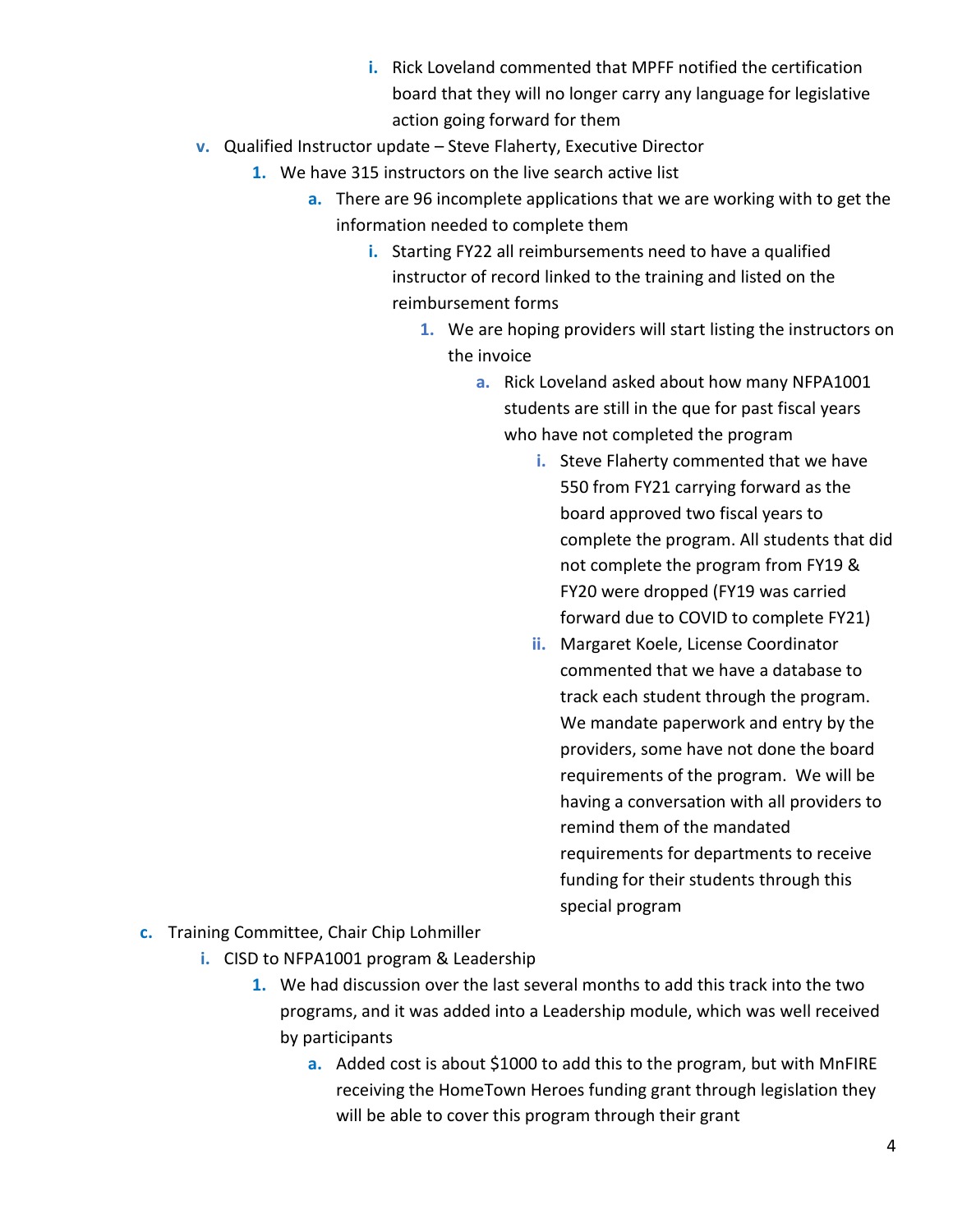- **i.** Rick Loveland asked about content for the NFPA1001
	- **1.** Chip Lohmiller commented that the committee had discussions that providers and academies have health/wellness/cancer awareness in their programs moving forward and we talked about how this will take place. MnFIRE came to the meeting and through the appropriation funding from the HomeTown Heroes grant they will be able to fund this curriculum through the NFPA1001 program
- **b.** Dean Wrobbel commented there is no motion made on this content being added to the programs as this offering from MnFIRE is only good for a year or two then we will need to discuss how to continue funding this curriculum into the two programs
- **c.** Rick Loveland asked if this is going to still be part of the pilot for the Leadership course until it is approved for future funding
	- **i.** Chip Lohmiller replied yes that is correct for the Leadership program, the NFPA1001 we are encouraging providers and academies to have some content revolving around these topics of wellness, health and cancer awareness
- **ii.** Discussion on speaker series
	- **1.** The committee thought this was a great program that we introduced through COVID, with positive reviews, and believes in moving forward with again, maybe less speakers if funding is available or in the future
		- **a.** Rick Loveland was apprehensive in the beginning and it was way better than he thought it would be, and would like to have something in place, like three classes, to help offset and enhance training in the winter months
		- **b.** Natascha Hennen MSFDA believes it was a success and feels it could be offered every other year as something new
		- **c.** Dean Wrobbel agrees with Natascha Hennen, but we need to come up with a process of who is going to choose the speakers and how will do them. An idea would be similar to the conference & seminar grant that people put in for specific speakers and a committee decides which to go forward with. I do believe that every other week did get to be too much with the amount of speakers we had
		- **d.** Becki White agrees with Natascha Hennen on having speakers every other year and maybe reduce to quarterly
- **iii.** Conference & Seminar applications
	- **1.** Dean Wrobbel commented the review committee met (Steve Flaherty, Dean Wrobbel, Roxanne Altmeyer, Steve White, Becki White and Jared Rozeboom)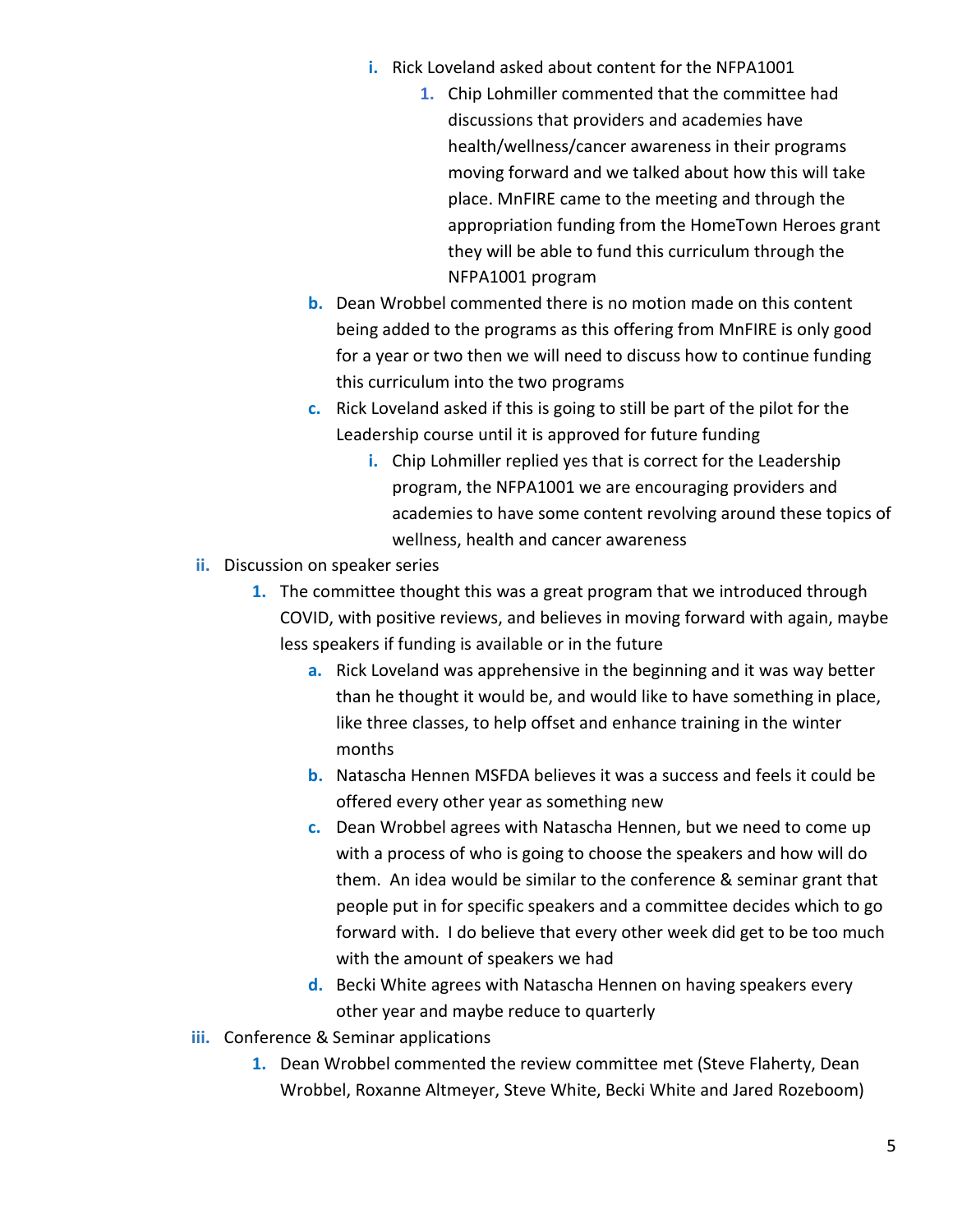- **a.** Reviewed 16 applications and would like to recommend to the board to fund 11 of those applications for a total of \$29,700 in this year's budget
- **b.** Becki White revised the application to be more clear on what we will fund and what the committee is looking for
	- **i.** Roxanne Altmeyer wanted to thank Becki White for the application revision
- **c.** Rick Loveland would like a list of the conference & seminars that were approved for recommendation
	- **i.** Steve Flaherty replied the list will be posted on the website once the board makes a budget decision
- **d.** Executive Committee, Chair Dean Wrobbel
	- **i.** No quorum discussion only meeting
	- **ii.** Discuss combining Training & Executive Committee or having different members on each committee or combine the two committees
	- **iii.** Budget discussion
	- **iv.** Conference & seminar grant discussion
	- **v.** Marshal Smith commented that the oil refineries are now required to have full time fire departments (Marathon & St Paul Park)
	- **vi.** Marshal Smith commented he spoke to the FSAC chair for making a formal proposal that the Fire Marshal requests be honored first then the MBFTE, also talked about what fully funded means at the MBFTE level
		- **1.** We discussed what goal we would like, it was \$200 per firefighter, but is that something we should be thinking a higher amount verses relying on redistribution
			- **a.** Dean Wrobbel wanted to thank Marshal Smith & Steve Flaherty for working hard on behalf of the MBFTE to get us up to a \$4.5 million budget
- **e.** Licensing, Chair Rick Loveland
	- **i.** FT 2273
	- **ii.** PT 135
	- **iii.** POC 1174
	- **iv.** VOL –322
	- **v.** Unaffiliated 10 (active licenses renewed and the individual is no longer affiliated with a department but will remain licensed until expiration)
	- **vi.** 6 applications in process, we should see an increase with more departments hiring full time staff
		- **1.** The committee will only meet on a as needed basis
- **f.** Fire Service Specialist Report David Jenson FSS
	- **i.** Update was sent out to all board members. We were very busy this summer with line 3 civil unrest. We got out and met with many departments, attended regional and county meetings. The month of June we worked with getting rosters submitted by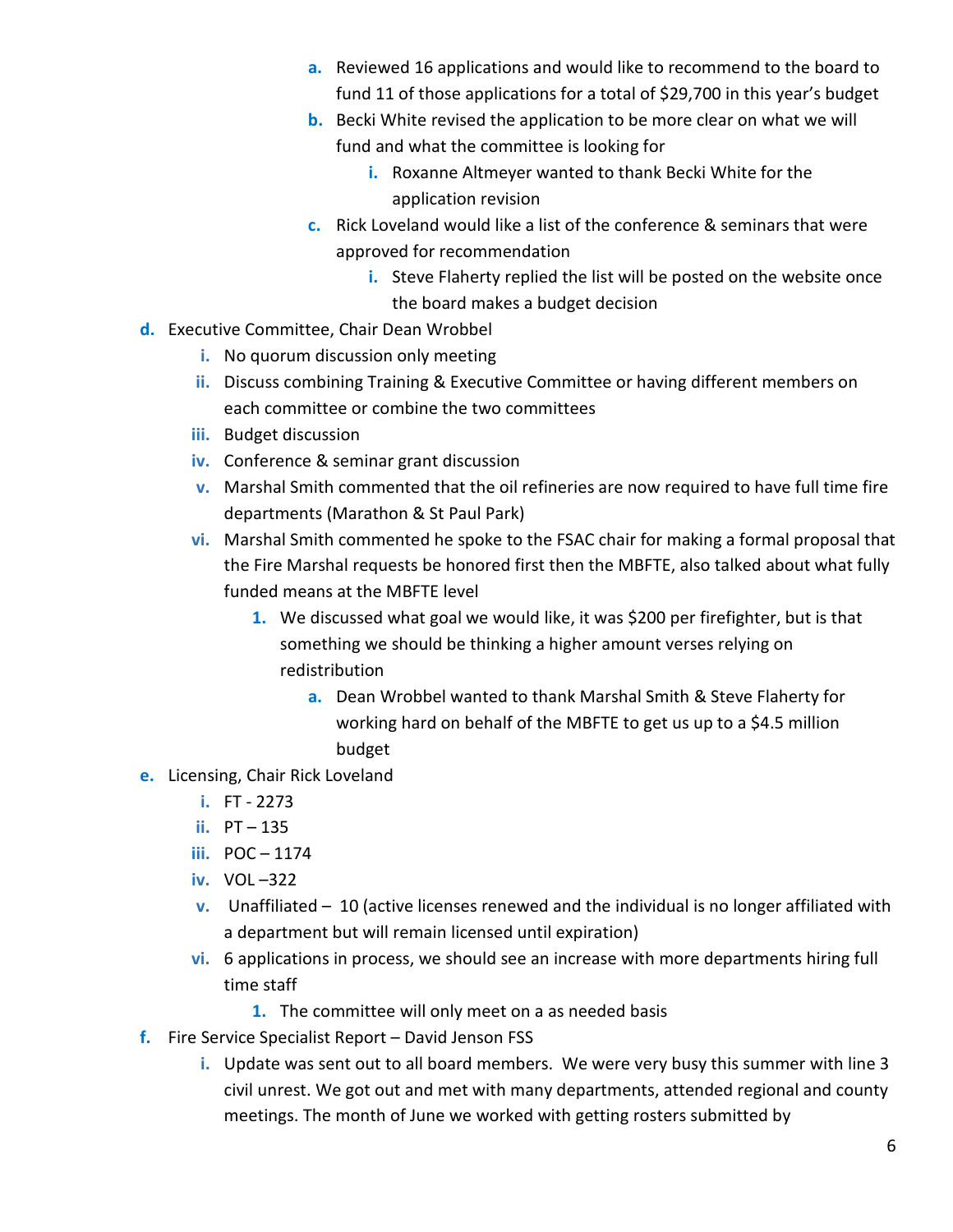departments, as well as getting reimbursements in. We have contacted over 500 departments with most of our conversations being in regard to MBFTE.

## **IV. Old business**

a. No old business

# **V. New business**

- **a.** FY22 budget worksheet discussion
	- **i.** See attached worksheet (Discussion on funding below)
		- **1.** Dean Wrobbel would like to see us fund the FAO, Officer and Instructor programs with pass of certification again. We are trying to drive for professionalism and what levels we are trying to hold people to. I would like to see certification passing kept in there to hold people accountable. We are requiring qualified instructors now, which you need to be instructor I certified
		- **2.** Rick Loveland commented in regards to funding the DNR leadership courses request that did not get funded by FSAC, that it seems like a high cost per student at \$1877, when have 75 people wait list for an MBFTE sponsored Leadership course. I would like to see the funding kept for the structural side. I have been tasked by people we represent to put more money into the per firefighter reimbursement
		- **3.** John Kahnke agreed with Rick Loveland on the funding for the per firefighter and the Chair on the other programs which are virtually more important than funding the DNR program
		- **4.** Natascha Hennen wanted to clarify that it is for 5 classes of DNR leadership courses, and she agrees with keeping the funding in the rural area with the per firefighter funding. I also agree with the officer, instructor & FAO. It is a great class, but hard to spend quarter million on a class that takes a week of your time to go through
		- **5.** Jim Fisher says rural needs more training on the wild fire side, we work with DNR and agrees some training to be set up, but does not agree with the 5 day course
			- **a.** Natascha Hennen clarified it is a leadership course not training on wild land fires, it is how to manage people
		- **6.** John Peura commented that you are bringing in the experts to interface the wild land fire side with the structure side being a valuable training. The MBFTE is more on the structural side of things, so feel it would be important to have the DNR training as well as everything the board is proposing
		- **7.** Roger Ihrke commented that we should go back to basics and put everything in RFR and let departments decide what classes they would like to take. A lot of the classes are not being spread out over the state and taken by a certain group with certain size fire departments. The rural departments and some of the larger departments also, have their own programs and so they are not doing these classes. The only class I would fund out of all the programs would be the NFPA1001 course because new firefighters coming on should be allowed to be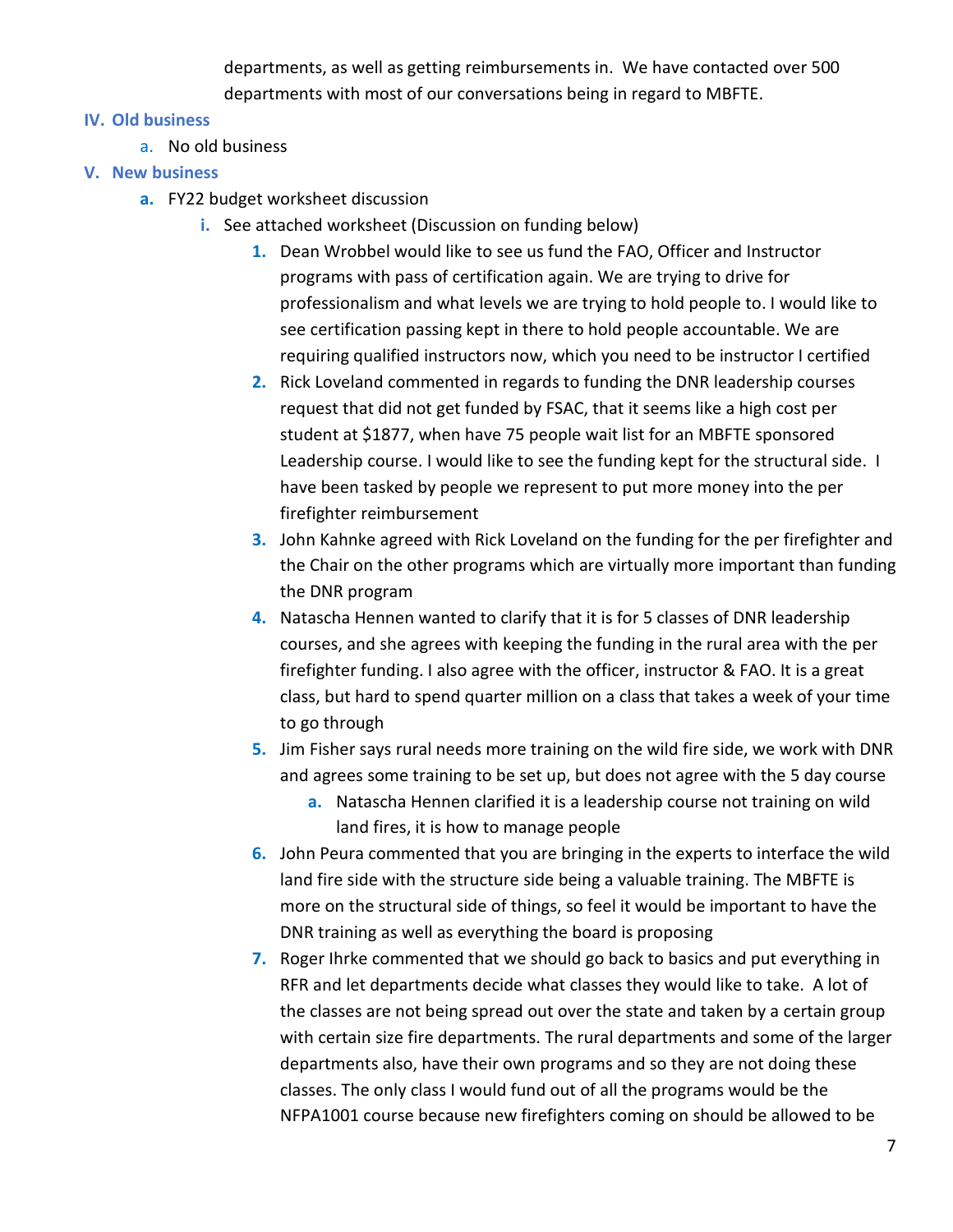trained, leaving enough money for the departments to do the training they would like

- **8.** Becki White agrees with the other comments on the DNR classes, as there are many leadership courses out there through FEMA and the Fire Academy, which are free to the firefighters. I am going to throw my hat in with Roger Ihrke with NFPA1001 & live burns are essential to make sure people have the basic foundation of training and beyond that the Chief's across the state would appreciate having a say as to where the money goes when they are trying to train their people, speaking on behalf of the MSFCA
- **9.** John Kahnke commented if MBFTE gives more money to the departments, to be prepared for some of their budgets from the municipalities to be cut. We would not be gaining on the fire department side, but losing
	- **a.** Steve Flaherty commented that is correct, as we get many calls on what the MBFTE award will be each fiscal year when they are setting department budgets
	- **b.** Rick Loveland commented that the FSAC, which I am a member on that committee, was tasked with putting together a strategic plan with the money coming in, because when we are in the first biennial funds are limited, then in the second biennial it is like hunger games. We have asked Steve Flaherty what MBFTE's magic number is to be fully funded, which seems to be \$8 million, and how do we get there. We are asking the SFMD and statewide teams the same question, to work on getting the groups we are statutory responsible to fund, fully funded. It is our charge here to also take care of the fire departments.
		- **i.** Rick Loveland motioned to adopt the budget as shown, with adding to it: instructor, officer, FAO and remove DNR leadership, with Chris Ford seconding the motion
			- **1.** Natascha Hennen asked if they could have a break out session with their respected organization members to talk about the budget information
	- **c.** Roger Ihrke commented that on the comment made if we give them more money that their department budgets would be reduced; when departments set up contracts with townships or cities they are only stating training will be included, not what training or costs of training. Training is part of their job as a Government unit. Any additional funding they get from the state provides better training. That is the message the state needs to deliver to these people, not the fact that their budget will get cut if you they get more money from the state. That is not the entire idea of this program, it is to supplement what they are already getting for training and not have it removed. I take a little offense to that comment and this is the message we need to send out. I also stand by my previous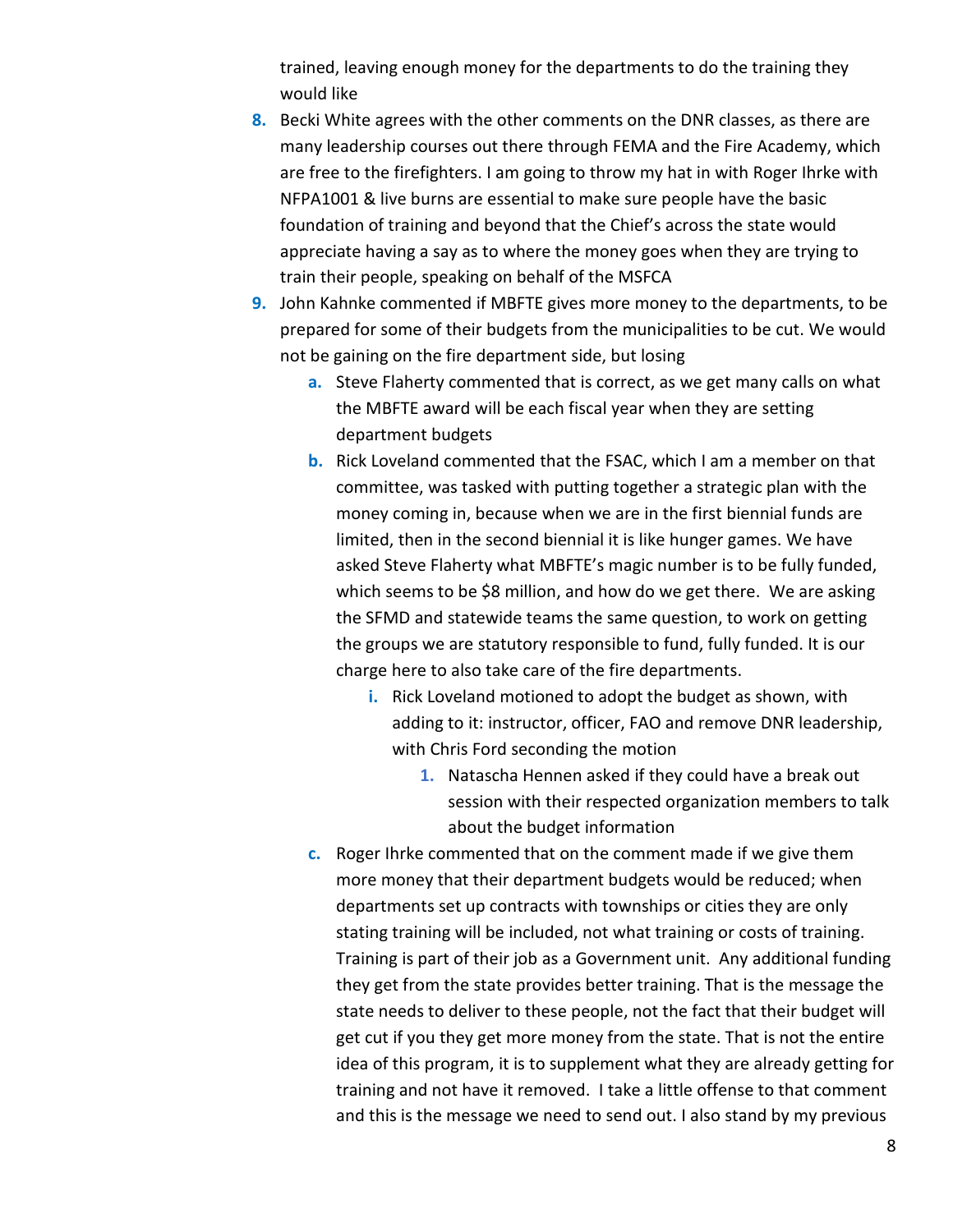statement, it is nice to have all those classes, but if they are that good then departments will send their firefighters to them. Let them spend their money on them, as we should not be funding them. They should be able to take their money and decide if it is a good class to send their people to and not just a select few on a list that get to use the funds if we are funding the classes. I think the department should make the decision. I would like to see the people that attend these classes and where they are from. I will support this budget if this is the one that you want to move forward with, but I am a firm believer to put into the RFR and let the departments decide how to spend the funding

- **d.** John Peura commented that local Government aid is for public safety that includes fire departments and is supplemental. Local agencies should not be reducing funding because of MBFTE, which falls into such a category as the local Government aid programs, which is all supplemental
	- **i.** Steve Flaherty commented that a lot of what we do, the FSS as well as myself, is explaining to the Chiefs that these funds are a supplement to a budget not to supplant their budget, but reality is their budgets do get cut because of this funding. We do not have any control or authority over those decisions with local municipalities
- **e.** Dean Wrobbel commented that the Executive committee has had this discussion and we try to educate that these funds are not to be included in their budgets, but it does happen and Chiefs have to do more educating their fiscal agents on the program
	- **i.** Motion on the floor by Rick Loveland to approve the budget with amendments listed: removing DNR, \$140 per firefighter, 645 students NFPA1001 with certification, 100 live burns, \$29700 conference & seminars, \$79910 Leadership, 65 Instructor with certification, 70 Officer with certification, 70 FAO with certification, with amendment that in order to pay out they have to pass all the certifications for each course to get reimbursed, does not matter if 1-4 instructor/officer courses, FAO/Instructor/Officer get one fiscal year to complete and NFPA1001 get two fiscal years to complete the full program Second of the motion with amendments by Chris Ford
		- **1.** Roll call vote completed motion carried
			- **a.** Unanimous vote budget approved (Roger Ihrke lost connection on Teams during the vote and Reno Wells was absent) Motion carried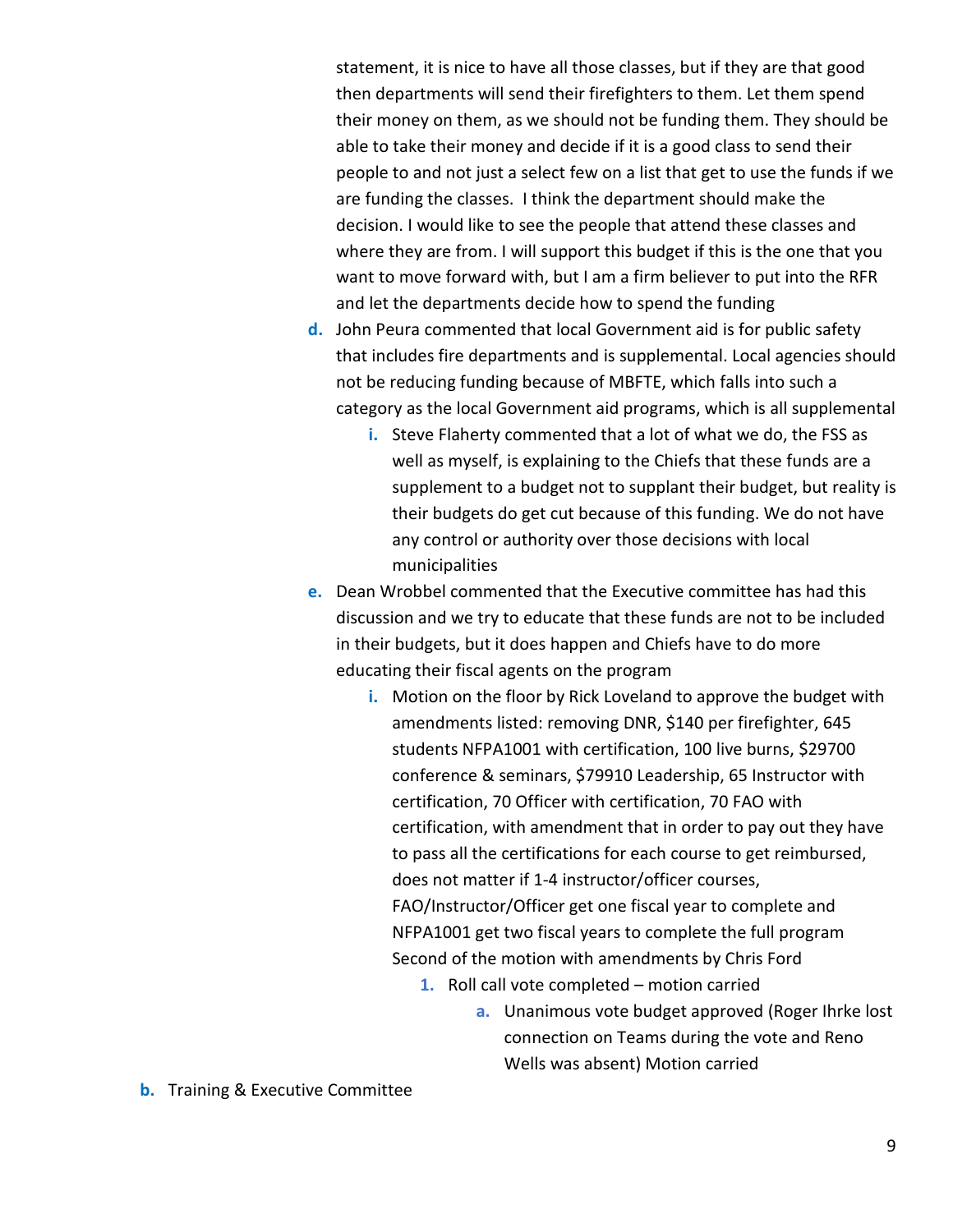- **i.** Dean Wrobbel commented that at the last meeting we did not have a quorum and the question is do we want to combine the two committees or look at other people so we can have two committees made up of different people
- **ii.** Rick Loveland commented that you need to have an Executive Committee, the rest are work groups
	- **1.** Margaret Koele commented that work groups are still considered a committee and fall under meeting rules for public meetings. The Executive Committee is your officers and a committee you need under the bylaws. The board has limited the number of 5 to a committee because if you have more it is a quorum and considered a board meeting
	- **2.** Dean Wrobbel commented thinks we should have two different committees
- **iii.** Natascha Hennen would like to try and combine Executive and Training committee to see how that goes, if gets to be a lot then can break back into two committees
- **iv.** Rick Loveland commented that the groups were made to be able to recommend to the board verses having long board meetings
	- **1.** Motion to combine the committees by Natascha Hennen, second by Rick Loveland
		- **a.** Dean Wrobbel commented that it was suggested by MPFF to have the two committees so that everyone has a voice in recommendations being made
		- **b.** Margaret Koele commented this discussion happens every couple years, if you refer back to past minutes the same people that volunteer for the committees and to be officers of this board, no other members are stepping up due to time, drive time, or no interest to be on them
		- **c.** Jim Fisher commented that you need to make sure you have all the groups represented, so one group does not take over the whole thing
		- **d.** Dean Wrobbel replied to open up for one week to have members email him if they want to be on a committee to see what response we get
			- **i.** Motion called again to combine the two committees
				- **1.** Roll call taken, Motion Carried
					- **a.** Approve to combine Gavin Peterson, Jim Fisher, Jon Kahnke, Chip Lohmiller, Rick Loveland, Chris Ford, Natascha Hennen
					- **b.** Against John Peura, Jim Smith, Robert Dixon Jr, Becki White, Dean Wrobbel
					- **c.** Absent from vote Roxanne Altmeyer, Reno Wells and Roger Ihrke
- **c.** Presentation of Governor certificate
	- **i.** Jon Kahnke was presented with a certificate of recognition from the State of MN signed by Governor Walz for the years served on MBFTE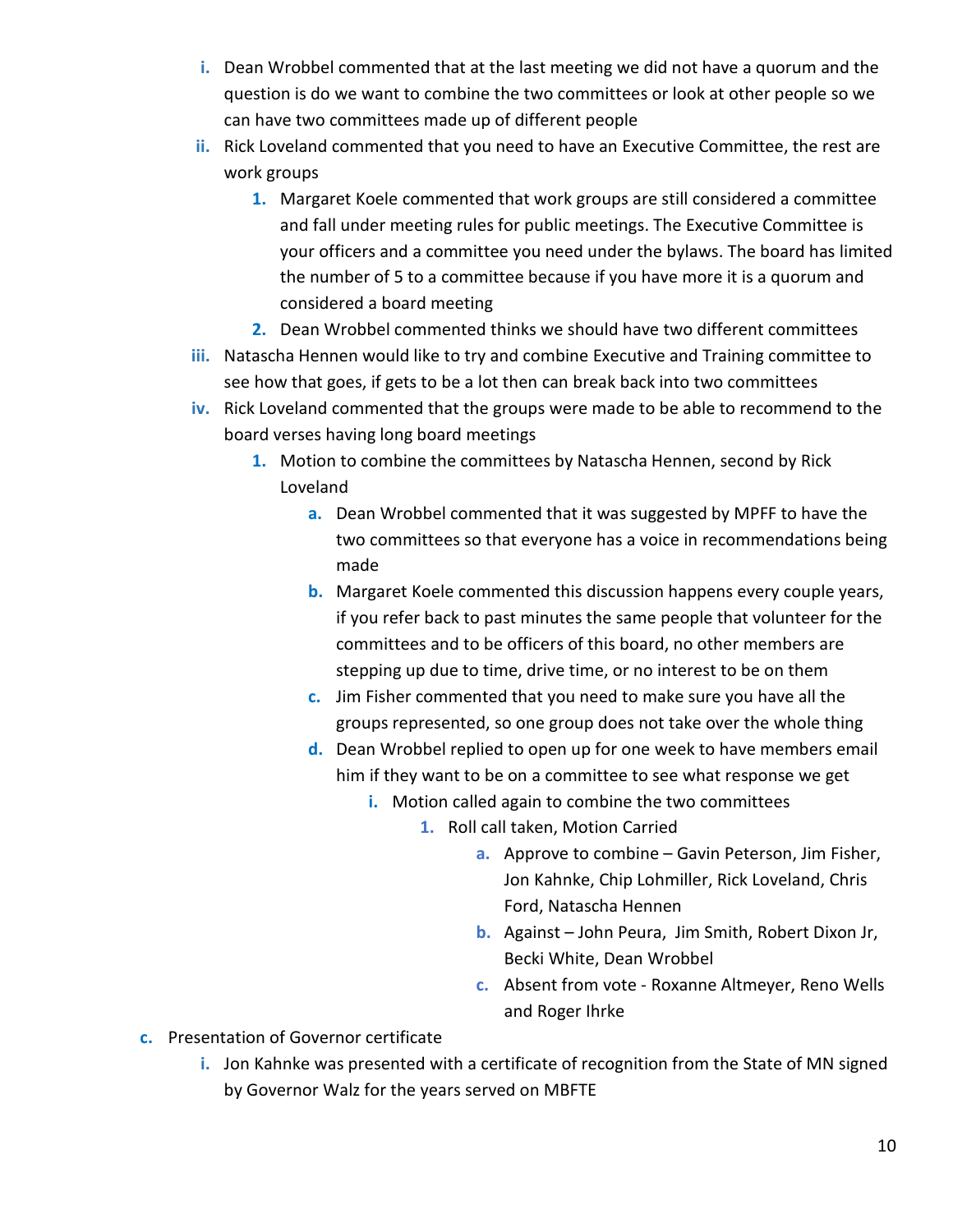- **d.** Certification letter from Dave Schliek wanted to share good news and thank the board for certification record setting year and recognized the long time collaboration between the two groups
- **e.** Thank the FSS for the work they do on behalf of MBFTE

# **VI. Public Comment**

- a. Wayne Kewitsch (MnFIRE) thank you for help getting the HomeTown Heroes program passed and with that funding we will be able to cover any training in NFPA1001 and the Leadership course rather than having to charge for it, will all be free of charge to the MBFTE
- b. Dave Yurczyk (MSFDA) asked what the difference is between part time and paid on call
	- **i.** Rick Loveland commented it is how they classify them by department in the job description
	- **ii.** Margaret Koele commented there is now a description that paid on call is strictly paid a set amount per call they go on and part time is paid hourly for their time

**VII.Adjourn** 12:11 p.m.

**Minnesota Board of Firefighter Training and Education 445 Minnesota St. Ste 146 St Paul, MN 55101 (web-site) [www.mbfte.org](http://www.mbfte.org/) (email) fire-training [board@state.mn.us](mailto:board@state.mn.us) (phone) 651-201-7257 (fax) 651-215-0525**